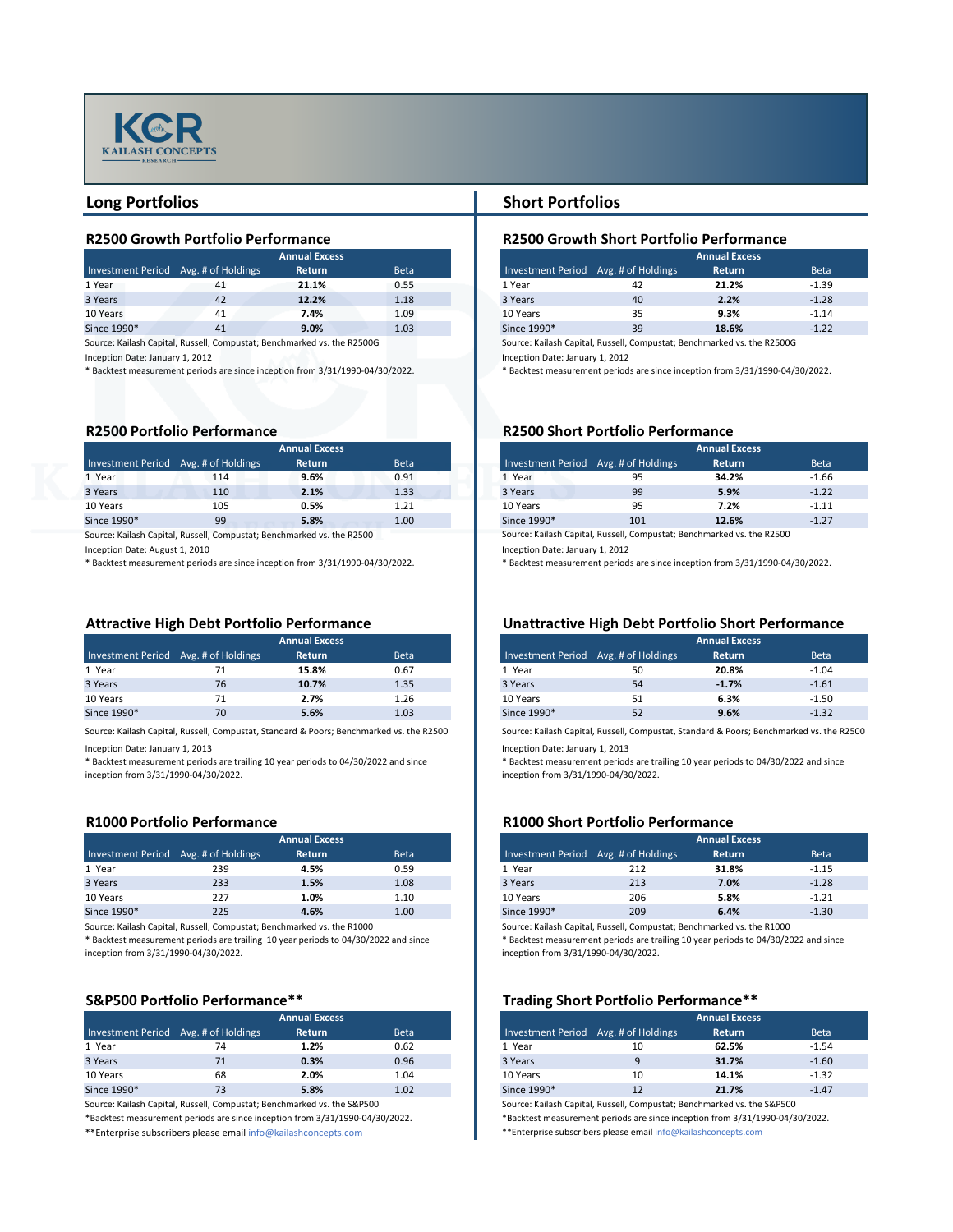

# **GARP Portfolio — Small & Mid Cap\* May 2022**

\*Example, if you would like information on any of KCR's other portfolios, please email info@kailashconcepts.com

[The Siren Song of Growth – Why Investors Willfully Set Sail for the Rocks](https://kailashconcepts.com/white-papers/the-siren-song-of-growth-why-investors-willfully-set-sail-for-the-rocks/) [Growth at a Reasonable Price: Is GARP Investing a Forgotten Asset Class?](https://kailashconcepts.com/white-papers/growth-at-a-reasonable-price-a-forgotten-asset-class/)

|                |           |                     |             |                                | Market                            |                |                      |                         |                |                                       |
|----------------|-----------|---------------------|-------------|--------------------------------|-----------------------------------|----------------|----------------------|-------------------------|----------------|---------------------------------------|
| Aggregate      | Portfolio |                     |             |                                | Capitalization                    | Valuation      | <b>Balance Sheet</b> | <b>Earnings</b>         |                | <b>Analyst Quality Market Quality</b> |
| Rank           | Weight    | <b>Initial Date</b> | Symbol      | <b>Company Name</b>            | (5m)                              | Quintile       | Quintile             | <b>Quality Quintile</b> | Quintile       | Quintile                              |
| 10             | 9.97%     | 5/31/2021           | <b>TPH</b>  | TRI POINTE HOMES INC           | 2,170                             | 5              | 5                    | $\overline{4}$          | 5 <sup>5</sup> | $\mathbf{3}$                          |
| 305            | 7.45%     | 5/31/2021           | <b>AXL</b>  | AMERICAN AXLE & MFG HOLDINGS   | 755                               | 5              | 5                    | 3                       | 1              | 2                                     |
| 62             | 7.33%     | 6/30/2021           | SIG         | SIGNET JEWELERS LTD            | 3,503                             | 5              | 5                    | $5\overline{)}$         | $\overline{2}$ | $\mathbf{1}$                          |
| 18             | 6.48%     | 5/31/2021           | TOL         | TOLL BROTHERS INC              | 5,449                             | 5              | 5                    | 5                       | 4              | $\overline{2}$                        |
| 186            | 5.33%     | 5/31/2021           | <b>ARCB</b> | <b>ARCBEST CORP</b>            | 1,794                             | 5              | 4                    | 4                       | 4              | 3                                     |
| 35             | 5.08%     | 5/31/2021           | <b>TMHC</b> | TAYLOR MORRISON HOME CORP      | 3,191                             | 5              | 5                    | 4                       | 5              | 3                                     |
| $\overline{7}$ | 5.04%     | 11/30/2021          | RL          | <b>RALPH LAUREN CORP</b>       | 7,429                             | 5              | 5                    | 5                       | 5              | $\mathbf{1}$                          |
| 143            | 4.48%     | 5/31/2021           | <b>HOG</b>  | HARLEY-DAVIDSON INC            | 5,598                             | 5              | 5                    | 4                       | 3              | 3                                     |
|                | 4.39%     | 6/30/2021           | Y           | <b>ALLEGHANY CORP</b>          | No Longer Meets Universe Criteria |                |                      |                         |                |                                       |
|                | 3.98%     | 7/31/2021           | OC          | <b>OWENS CORNING</b>           | No Longer Meets Universe Criteria |                |                      |                         |                |                                       |
| 282            | 3.16%     | 7/31/2021           | <b>JELD</b> | JELD-WEN HOLDING INC           | 1,875                             | $\overline{4}$ | 5                    | $\overline{2}$          | 3              | $\overline{3}$                        |
| 95             | 3.07%     | 5/31/2021           | <b>TDC</b>  | <b>TERADATA CORP</b>           | 4,433                             | 5              | 4                    | 5                       | 5              | $\overline{2}$                        |
| 278            | 2.99%     | 11/30/2021          | <b>IFS</b>  | INTERCORP FINANCIAL SVCS INC   | 3,154                             | 4              | 5                    | $\overline{3}$          | 1              | 5                                     |
| 6              | 2.75%     | 8/31/2021           | FBP         | <b>FIRST BANCORP P R</b>       | 2,747                             | 5              | 5                    | 5                       | 5              |                                       |
| 981            | 2.37%     | 5/31/2021           | <b>MTH</b>  | <b>MERITAGE HOMES CORP</b>     | 3,082                             | $\mathbf{1}$   | 5                    | $\mathbf{1}$            | 5              | $\mathbf{1}$                          |
| 168            | 2.36%     | 2/28/2022           | <b>DXC</b>  | DXC TECHNOLOGY CO              | 7,047                             | 5              | 5                    | $\overline{3}$          | 3              | $\mathbf{1}$                          |
|                | 2.24%     | 8/31/2021           | CAR         | AVIS BUDGET GROUP INC          | No Longer Meets Universe Criteria |                |                      |                         |                |                                       |
| 119            | 2.10%     | 11/30/2021          | CC          | <b>CHEMOURS CO</b>             | 5,326                             | 4              | 5                    | 5                       | 3              | $\mathbf{1}$                          |
| 241            | 1.89%     | 2/28/2022           | <b>HALO</b> | HALOZYME THERAPEUTICS INC      | 5,486                             | 4              | 5                    | 5                       | 4              | $\overline{2}$                        |
| 94             | 1.87%     | 3/31/2022           | AN          | <b>AUTONATION INC</b>          | 6,917                             | 5              | 5                    | 5                       | 5              | $\mathbf{1}$                          |
| 178            | 1.65%     | 3/31/2022           | OSK         | <b>OSHKOSH CORP</b>            | 6,176                             | 5              | $\overline{4}$       | 5                       | $\overline{2}$ | $2^{\circ}$                           |
| 145            | 1.54%     | 3/31/2022           | <b>CMPR</b> | <b>CIMPRESS PLC</b>            | 1 Year                            | 5              | 5                    | 4                       | 1              | $\mathbf{1}$                          |
| 311            | 1.46%     | 6/30/2021           | <b>MAN</b>  | MANPOWERGROUP                  | 4,834                             | $\sqrt{4}$     | 5                    | $\overline{3}$          | $\overline{3}$ | $\overline{2}$                        |
| 793            | 1.34%     | 8/31/2021           | CCS         | <b>CENTURY COMMUNITIES INC</b> | 1,780                             | $\mathbf{1}$   | 5                    | 4                       | 5              | $2^{\circ}$                           |
| 340            | 1.26%     | 10/31/2021          | FL.         | FOOT LOCKER INC                | 2,844                             | 5              | 5                    | $\overline{2}$          | 4              | $\mathbf{1}$                          |
| 667            | 1.20%     | 5/31/2021           | <b>STNG</b> | <b>SCORPIO TANKERS INC</b>     | 1,469                             | 3              | $\overline{4}$       | $\overline{2}$          | 3              | 5                                     |
| 439            | 1.17%     | 6/30/2021           | <b>ATEN</b> | A10 NETWORKS INC               | 1,106                             | 4              | 4                    | 4                       | 4              | 4                                     |
| 363            | 0.97%     | 2/28/2022           | <b>EXEL</b> | <b>EXELIXIS INC</b>            | 7,123                             | 4              | 4                    | 5                       | 3              | $\overline{2}$                        |
| 260            | 0.83%     | 4/30/2022           | ACEL        | ACCEL ENTERTAINMENT INC        | 1,105                             | 5              | 4                    | 5                       | $\overline{2}$ | 5                                     |
| 256            | 0.83%     | 4/30/2022           | <b>UAA</b>  | <b>UNDER ARMOUR INC</b>        | 7,315                             | 5              | 4                    | 5                       | 4              | $\mathbf{1}$                          |
| 141            | 0.83%     | 4/30/2022           | <b>MX</b>   | MAGNACHIP SEMICONDUCTOR CORP   | 835                               | 5              | 5                    | $\overline{4}$          | $\overline{3}$ | $\overline{2}$                        |
| 22             | 0.76%     | 3/31/2022           | <b>BKU</b>  | <b>BANKUNITED INC</b>          | 3,215                             | 5              | 5                    | 4                       | 5              | 4                                     |
| 307            | 0.75%     | 1/31/2022           | <b>DIOD</b> | <b>DIODES INC</b>              | 3,288                             | 5              | 3                    | 5                       | 5              | $\mathbf{1}$                          |
| 483            | 0.72%     | 9/30/2021           | TEX         | <b>TEREX CORP</b>              | 2,353                             | 5              | $\mathbf{3}$         | $\mathbf{3}$            | 4              | $\overline{2}$                        |
|                | 0.36%     | 5/31/2021           | <b>CTRN</b> | <b>CITI TRENDS INC</b>         | No Longer Meets Universe Criteria |                |                      |                         |                |                                       |

Source: Kailash Capital, Russell, Thomson Reuters, Compustat; Data from 04/30/2022

**Active Portfolio** Note: Higher quintiles signify greater attractiveness.